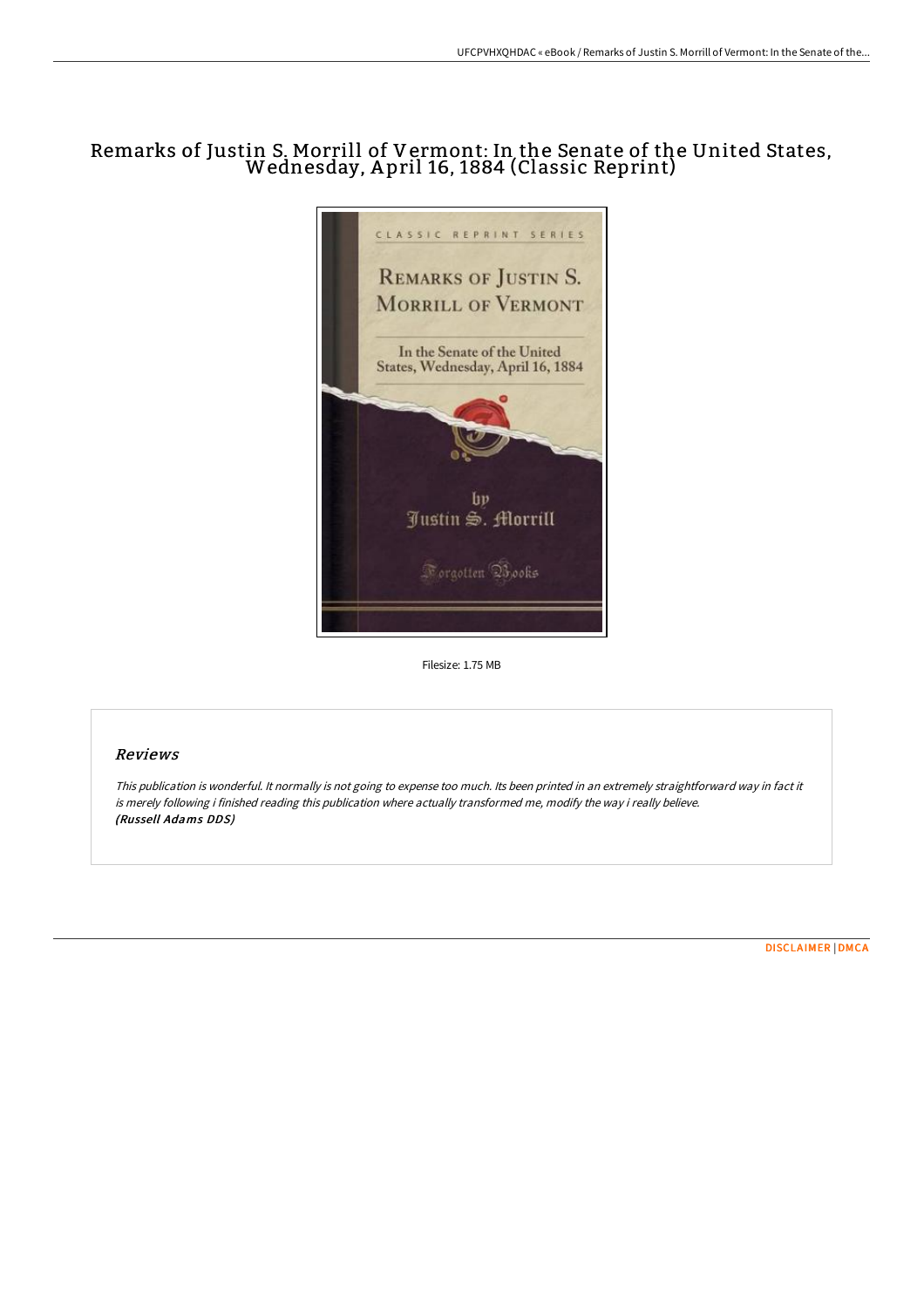# REMARKS OF JUSTIN S. MORRILL OF VERMONT: IN THE SENATE OF THE UNITED STATES, WEDNESDAY, APRIL 16, 1884 (CLASSIC REPRINT)



Forgotten Books, United States, 2015. Paperback. Book Condition: New. 229 x 152 mm. Language: English . Brand New Book \*\*\*\*\* Print on Demand \*\*\*\*\*.Excerpt from Remarks of Justin S. Morrill of Vermont: In the Senate of the United States, Wednesday, April 16, 1884 Mr. Morrill said: Mr. President: I feel it my duty to ask unanimous consent of the Senate to redeem the promise that I made something more that a week ago to give some sort of an answer to the speech made by the Senator from Kentucky [Mr. Beck]; and rather than interpolate a speech into the bankruptcy bill, although I think that bill an exceedingly appropriate bill to precede some tariff bills, I ask unanimous consent that I may occupy the attention of the Senate this morning. The Presiding Officer. The Senate has heard the request of the Senator from Vermont. Is there objection? The Chair hears none; unanimous consent is given; and the Senator from Vermont will proceed. Mr. Morrill. Never was the old proverb more true than to-day that Evil communications corrupt good manners. I hope I am justified in claiming to be generally an observer of the rules of the Senate and do not make speeches on the tariff when an education bill is the order of the day; but my friend the distinguished Senator from Kentucky a little more than a week ago set the bad example of making an irrelevant speech, and, like Dryden s Alexander at the famous Persian feast - Fought all his battles o er again; And thrice he routed all his foes; and thrice he slew the slain. The Senator s ostensible excuse was that it might be the only chance afforded to him to lay before the Senate and the people the iniquities of the present tariff...

h Read Remarks of Justin S. Morrill of Vermont: In the Senate of the United States, [Wednesday,](http://techno-pub.tech/remarks-of-justin-s-morrill-of-vermont-in-the-se.html) April 16, 1884 (Classic Reprint) Online

Download PDF Remarks of Justin S. Morrill of Vermont: In the Senate of the United States, [Wednesday,](http://techno-pub.tech/remarks-of-justin-s-morrill-of-vermont-in-the-se.html) April 16, 1884 (Classic Reprint)